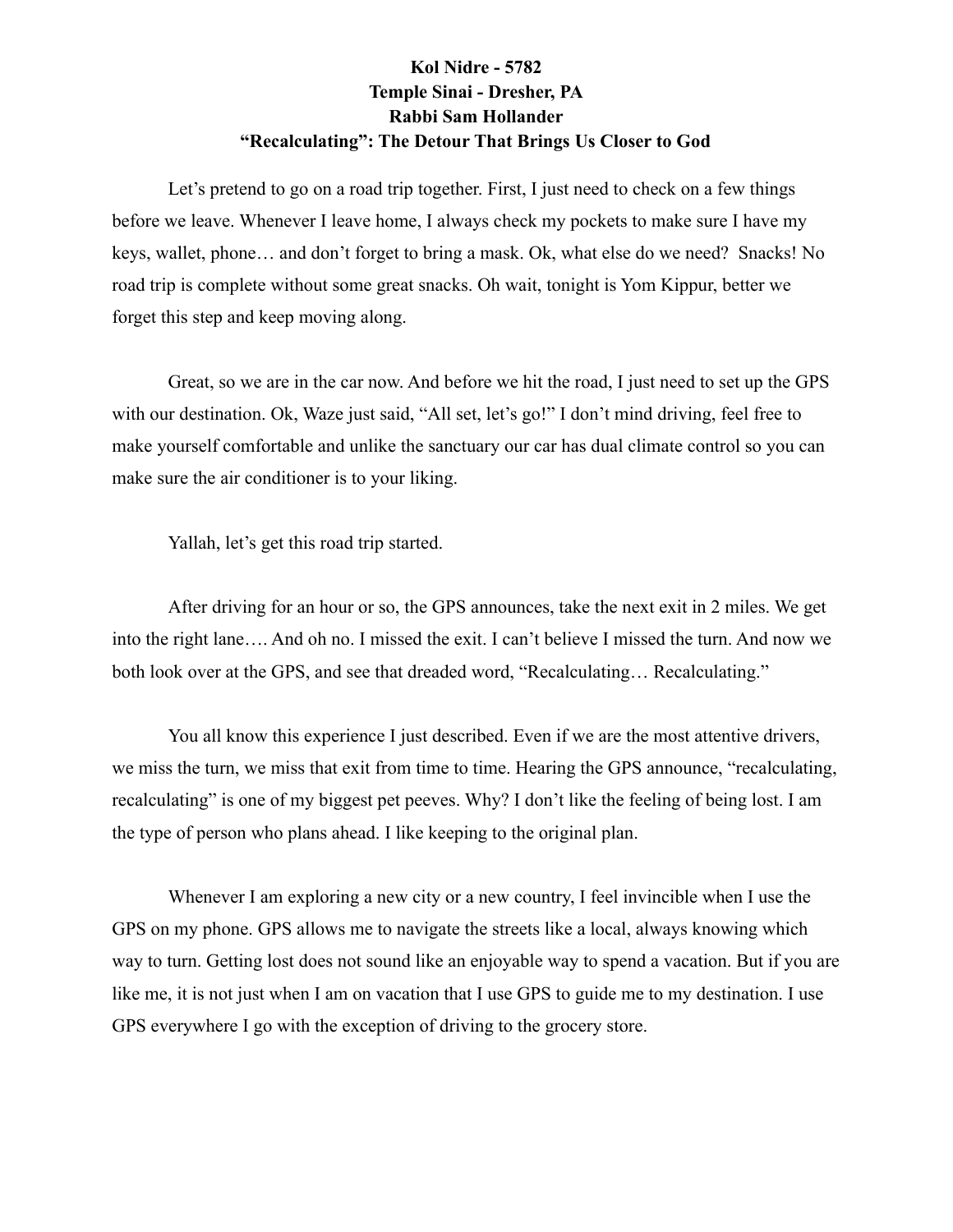And why not? GPS takes the guesswork out of driving. When I use GPS, I feel as though I am in trusted hands. That somebody is looking out for me. Gone are the days of printing out directions from Mapquest before leaving home, or going to AAA to pick up a TripTik. Now there is no need to study a map in advance, all you need to do is simply enter a destination on your phone and off you go.

I know that missing a turn does not sound like that big of a deal, but when I see the GPS recalculate and display the new route, I feel dismayed. The new ETA with its additional 5 or 10 minutes is a reminder of my mistake. GPS is there to help us find the fastest route to our destination, and now we are stuck driving several more unnecessary miles in the wrong direction. While GPS is a powerful tool, there is still room for human error. We all make mistakes. We all miss the turn. Thankfully, GPS can account for our mistakes. As annoying as it may be to hear "recalculating, recalculating" it is a reminder to us to recognize our mistake and to make a change in the direction we are heading. To find a new way to turn when we have gone "off the derech," off of our intended path.

None of us are perfect. There is no need to get upset when we have missed the mark. In fact, no road trip is ever perfect… at least not the memorable ones. Think back to your last road trip. Do you remember the experience of driving when everything was going according to plan? Probably not. When sharing memories of your last trip, you most likely talked about when the car almost ran out of gas and you ended up exploring a new town a few miles off the highway in search of a gas station, or when you missed that turn but you enjoyed the scenic view that you would have otherwise missed if you had stayed on the main road. It is the unintentional experiences that take us on a different road that are often the most memorable.

During this season, we are called upon to do Teshuvah, to repent for our sins. Recognizing that which we have done wrong is not easy. Through Teshuvah, we turn in a new direction, we find a new path to take instead of remaining on the road of our errors. Teshuvah literally means "to turn." When we engage in repentance, when we engage in Teshuvah, we turn, and when we turn often we take an accidental detour that elongates our journey. We have to go farther in order to get closer to where we need to go.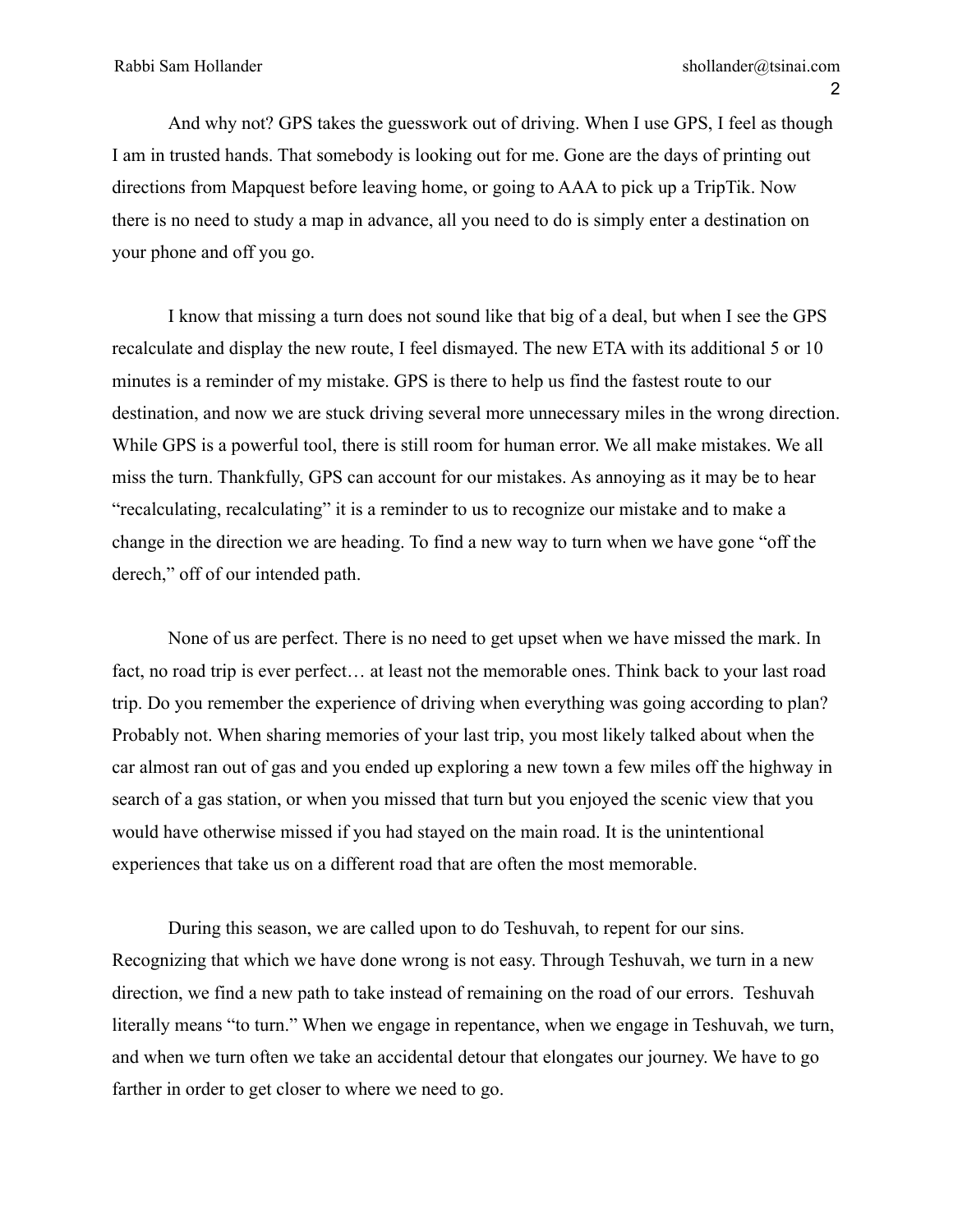In other words, making the wrong turn, and then recalculating to a longer route actually brings us closer to God.

What do I mean by this? Let me begin by sharing a story.

The longest road trip I have ever taken was a cross country drive from Los Angeles to New Jersey. I was only 4 and ½ years old. This was not a family vacation in the minivan. Instead, this was the ultimate father-son road trip. Our family was moving from California to New Jersey, and while my Mom flew across the country with my sister and brother, my Dad and I had the journey of a lifetime. We drove a 24 ft long moving truck with the family minivan attached on a trailer. As a 4 and ½ year old, I was not so helpful with the driving, but from my booster seat, I was our GPS, pointing out the signs for the next rest stop and keeping my Dad focused on the road ahead.

The key to driving such a big truck as amatuer "truckers" was to never drive in reverse. And for eight days, we made our way across the country, never going off course, never needing to recalculate and find a new path. On the 8th Day, after driving 2800 miles we were only 50 miles from our final destination. Dad took the wrong exit, and thought he could find a way back to the highway, but the road he tried became narrower and we eventually reached a train overpass which we were unable to drive under with our truck. My dad tried to turn around, but jackknifed, leaving our truck stuck on this road.

What were we to do? At that very moment, out of nowhere, a man driving a pickup truck stopped behind our truck. The bearded man asked my dad if he needed any help. My dad said, "Any chance you are a professional truck driver?" And to my dad's surprise, the man said, "Yes!" The man jumped into the cab of the truck, quickly said hello to me sitting in the passenger seat and within a few minutes, he had successfully performed a K-turn, turning our truck and the trailer back into the right direction. Before my Dad had the chance to thank the man for saving us, this mysterious man and his pickup truck had vanished. In the following months, as we retold this story to others, it was the Rabbi of our synagogue, Rabbi Albert Lewis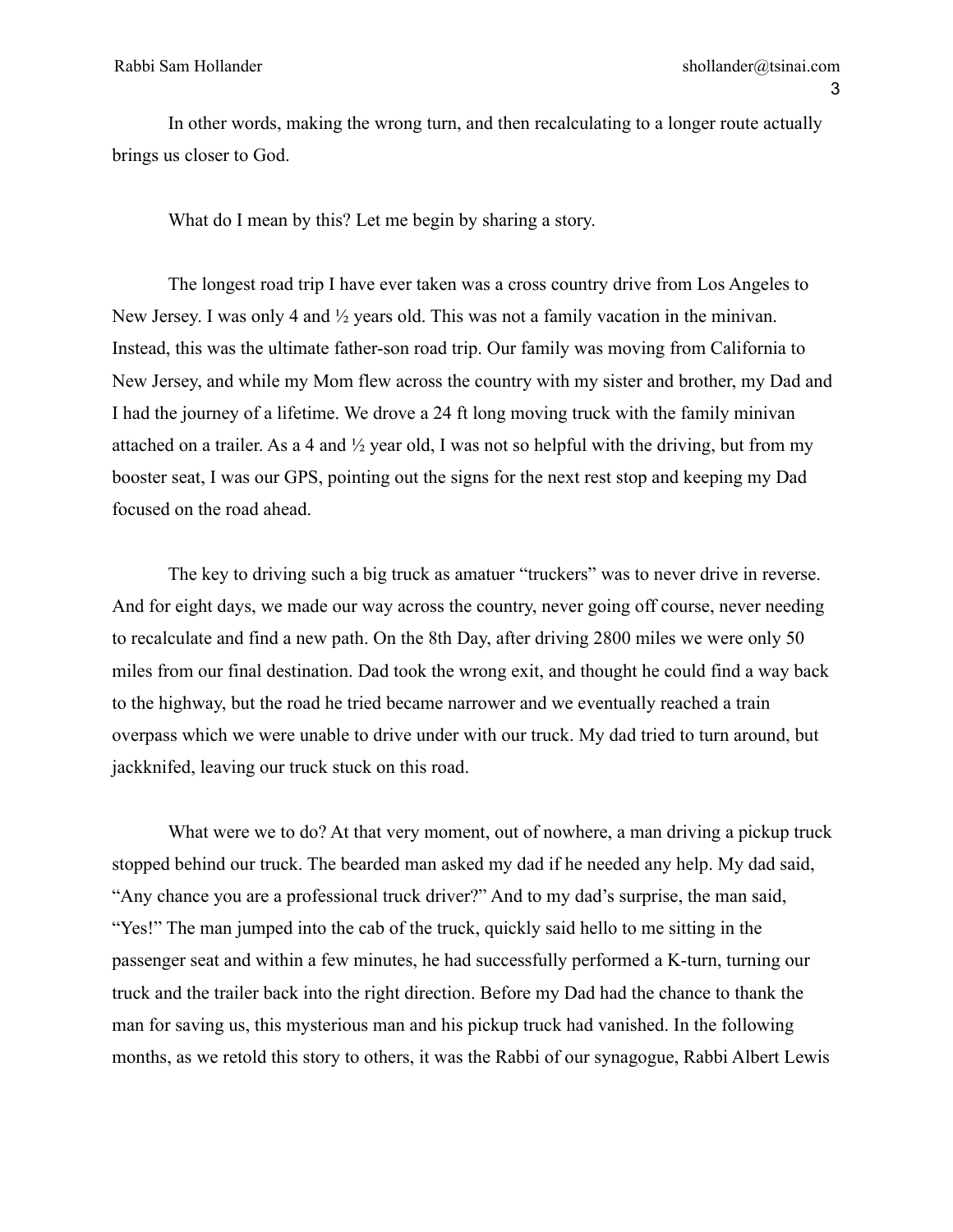who responded, "you know that mysterious man was not a random person, he was Eliyahu HaNavi, he was Elijah the Prophet!"

Perhaps, the Rabbi was correct. The very figure we sing about at the conclusion of each Shabbat and who visits our seder tables each Passover for a quick drink, Elijah had traded in his chariot of fire for a Ford F-150.

My dad and I will never know who this mysterious man that saved us really was, but it definitely felt that God was there with us when we needed help, turning our truck back in the right direction. It took us 2800 miles and one wrong turn to bring God or at least "Elijah," closer to us.

In the Talmud, Rabbi Abbahu teaches

## ָמקֹום ֶׁש ַּבֲע ֵלי ְתׁשּו ָבה עֹו ְמ ִדין — ַצ ִּדי ִקים ְּגמּו ִרים ֵאינָם עֹו ְמ ִדין

"In the place where Baalei Teshuvah stand, even the completely righteous are not able to stand." In this context, a Ba'al Teshuvah, is a person who has gone through the complete process of Teshuvah, of repenting for one's sins and who vows not to repeat such actions in the future. At first this teaching seems backwards. Rabbi Abbahu is arguing that one who has done wrong and has now done complete Teshuvah is more desirable to God than a person who never sinned at all in the first place. How can this be?

When we engage in Teshuvah, we don't simply say sorry and move on. We learn from our sins. We have to constantly remind ourselves not to repeat the same hurtful actions. It is hard work, and recognizes our effort.

Yes, when we make a wrong turn and we recalculate to take a longer route, a path that seems to take us away from our original destination, it is this experience of taking the longer, unplanned road that actually brings us closer to our destination.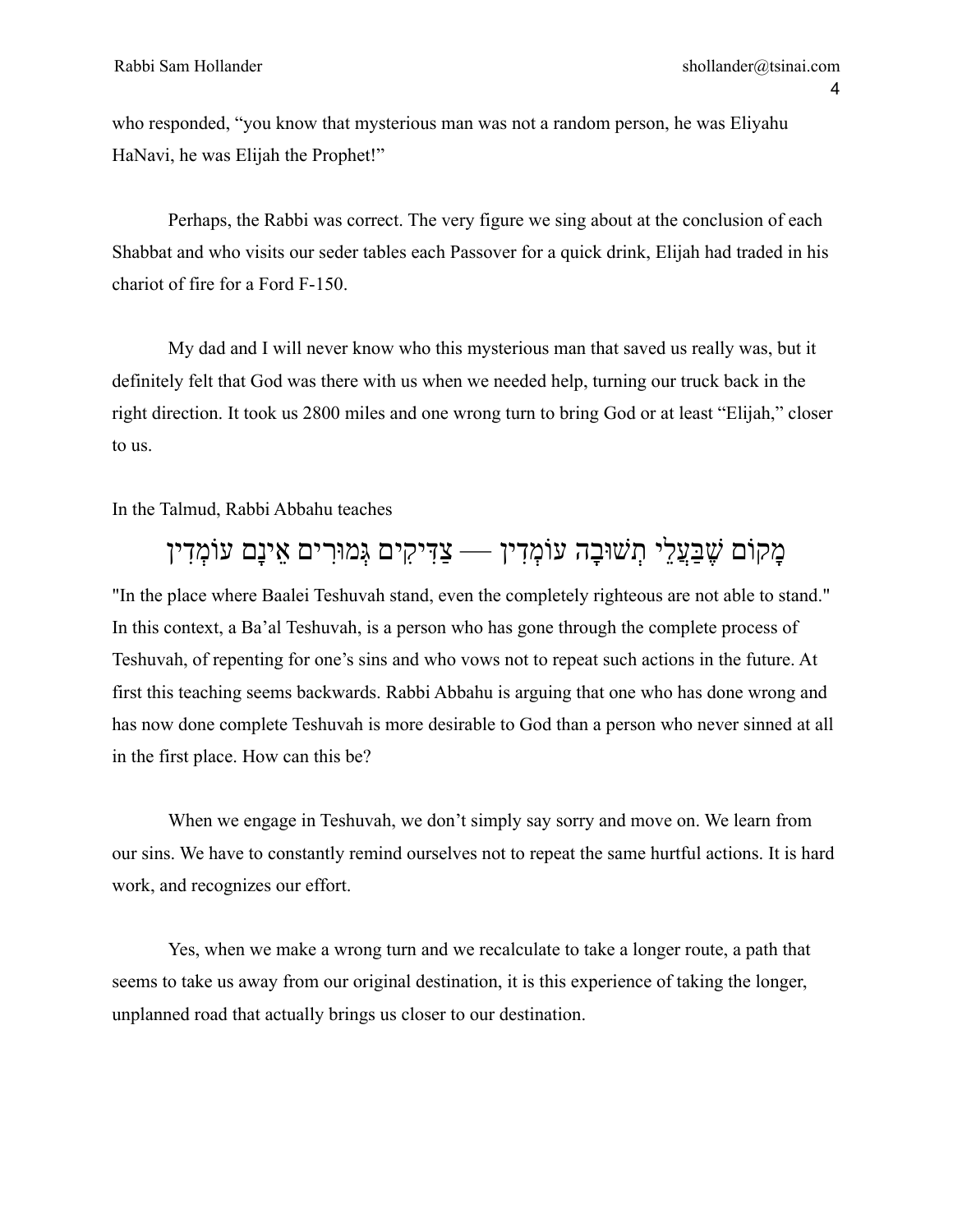There is a story of the 18th Century Hasidic master, Rabbi Levi Yitzchak of Berdichev. Rabbi Levi Yitzhak saw a known sinner and grabbed the sinner by the lapels. In front of all of the onlookers, Rabbi Levi Yitzhak said, "I am jealous of you!" Even the sinner was shocked by the rabbi's declaration. Seeing the astonishment on the face of the sinner, Rabbi Levi Yitzhak loosened his grip and explained: "Once you repent, all your crimes will be considered virtues and then your merits will be innumerable"

So is sinning the shortcut for looking favorable before God? The answer is no. Sinning, making a wrong turn, should not be the way we set out in life. Yet, if we do make a wrong turn, luckily God has a way for us to get back on track.

My teacher, Rabba Yaffa Epstein writes, "Human beings are imperfect and make mistakes, and yet, their forgiveness is also inherent to the Human experience. While God understands our humanity, we must still acknowledge our mistakes, and stand in judgement. Yet, that process holds within it a guarantee for compassion and forgiveness on the part of the Divine."

She explains that it only took one hour for Adam to transgress God's commands when Adam was first brought into the Garden of Eden. From this, Rabba Epstein teaches, "inherent in the creation of the Human being is the capacity for making mistakes. Unlike the angels of the Divine court, we were never supposed to be perfect; we were always going to be flawed."

Rabbi Lord Jonathan Sacks wrote, "Teshuvah means that from every mistake, I grow. There is no failure I experience that does not make me a deeper human being; no challenge I accept, however much I fall short, that does not develop in me strengths I would not otherwise have had. That is the first transformation of Yom Kippur: a renewed relationship with myself."

Both Rabba Epstein and Rabbi Sacks remind us that making mistakes is part of the human experience. No human is perfect. It is precisely from our moments of failure that we learn to grow. We turn, we engage in Teshuvah. And while the process of Teshuvah, of recalculating,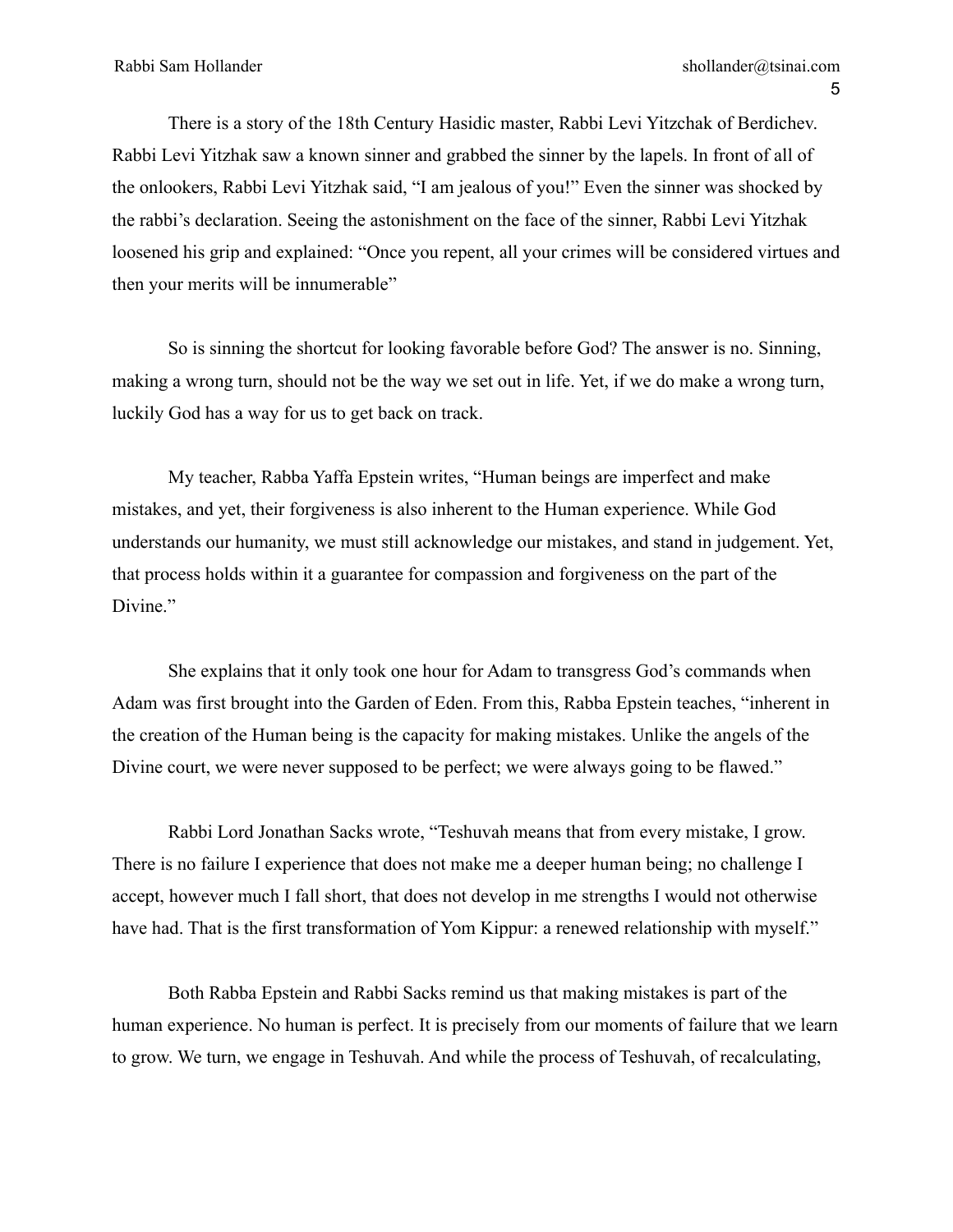is longer than if we had just done what was right from the start, it is from this journey that we grow and become better versions of ourselves.

We are descendants of the wanderers. Instead of taking the most direct path from Egypt to the Land of Israel, the Israelites wander through the wilderness for 40 years. The Israelites were slow to embrace their new freedom. While waiting for Moses to return from Mount Sinai, they sin by reverting back to the way of life they knew in Egypt, as they created a Golden Calf to worship. Upon seeing the Golden Calf, Moses drops the original tablets of the 10 Commandments. This could have been the end of the journey for the Israelites. But they learned from this experience, and God gave them a second chance, as Yom Kippur marks the very day when Moses descended Mount Sinai with the second set of tablets. Yom Kippur is a day for second chances, an opportunity for us to grow from our prior errors.

We are not perfect, but we have been given the gift of the ability to "recalculate" to recognize what we have done wrong and to change the direction we are heading. Tonight, on Yom Kippur, we pledge that we will do our very best in the new year ahead, but it is a reality that we will also stand here, next Yom Kippur, to engage in Teshuvah, to grow and learn from new things that we will do wrong.

The need to "recalculate," the ability to pivot and change direction has become a necessary skill over the past 18 months of the pandemic. Will this new year be perfect? No. But we will continue to pivot, and make the best of the year ahead.

Like many of you, through no fault of our own, there has been great stress for anyone who has been planning a simcha, a joyous occasion, during the pandemic. Amanda and I have our dream of what our wedding in April will look like, but we both know in the back of our minds that there is a reality that we may have to pivot. While I am still hopeful that we will be able to have the wedding of our dreams, of course we have discussed ways in which we may need to "recalculate" to turn in a different direction. But if there is anything I have learned from this process of planning for the detours that may lie ahead, it does not matter what will be in April, as long as Amanda and I have found a route that brings us together under the Chuppah.